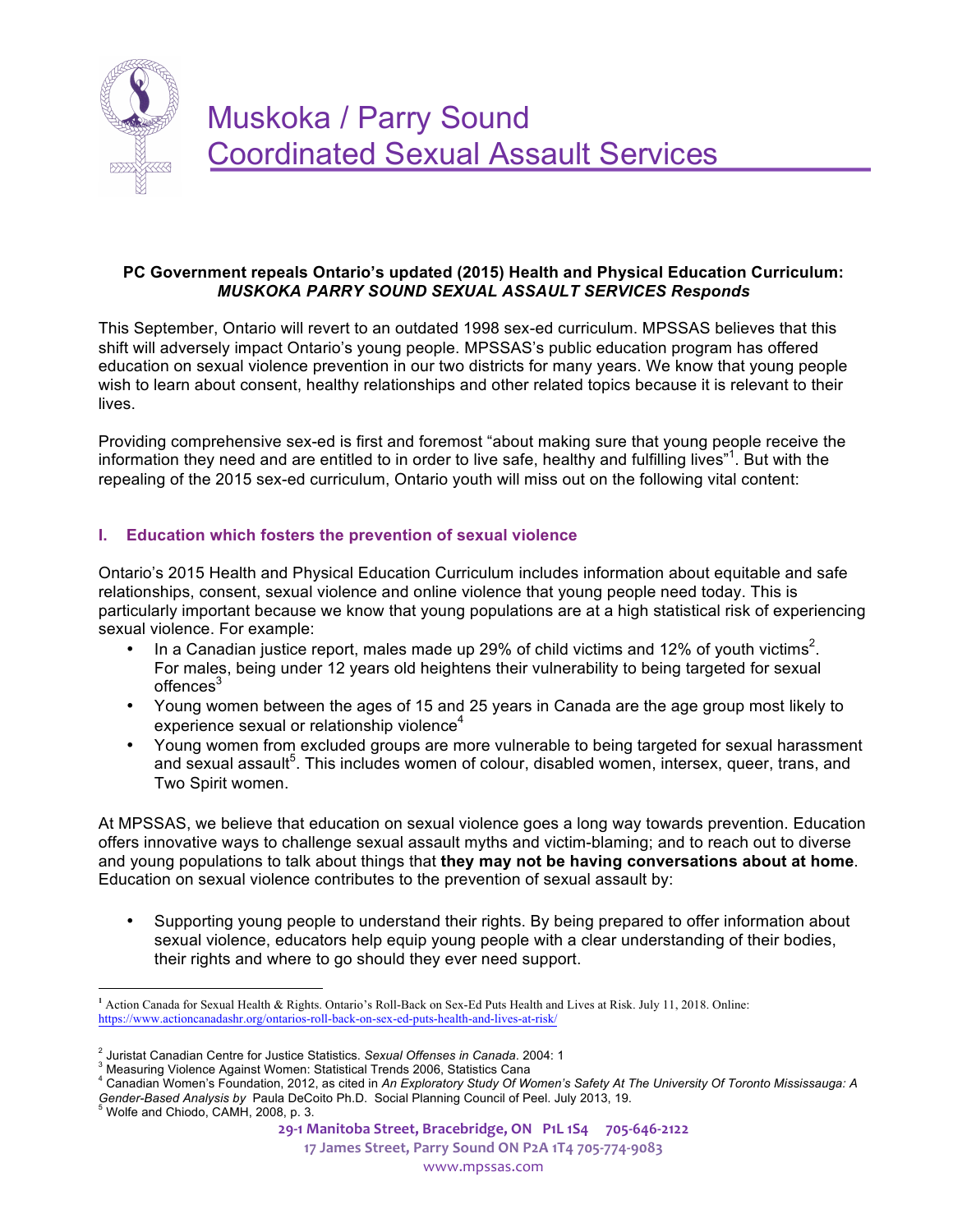- identifying the continuum of sexual violence (from harassment to rape)
- Supporting young people to challenge sexual assault myths
- Knowing the laws concerning sexual assault and consent

Education can also help others learn how to respond to survivors who disclose their experiences, and direct them to helpful supports in the community. Research indicates that many survivors wish to talk about their experiences, but fear the reactions of others. When survivors receive a positive response from their disclosures, the benefits of talking about one's experience of sexual violence are in fact "associated with improved psychological health, increased comfort, support, and validation, and desired outcomes such as penalizing the perpetrator and protecting others"<sup>6</sup>. Other research shows that young survivors are most likely to disclose to a peer, family member or someone with whom they have a prior trusting relationship (that is, not necessarily to a social worker or other professional) $^7$ .

For these reasons alone, it's important to talk with young people about sexual violence in the very spaces in which they spend much of their time – including at school.

## **II. Education which includes lesbian, gay, bisexual, trans, queer, intersex, questioning and Two Spirit (LGBTQI2S)<sup>8</sup> folks in its approach to health**

Young people whose families identify as LGBTQI2S – and youth who are LGBTQI2S – can see themselves reflected in the updated (2015) Ontario Health & Physical Education Curriculum content. Other youth can see LGBTQI2S individuals and families reflected in the curriculum, as well.

The inclusion of LGBTQI2S people and communities in the curriculum reflects the lived realities of diverse sexuality, gender identity, gender expression and diverse bodies in Ontario. When these realities are not intentionally included, many in our community become socially *excluded*. This can mean internal and external stigmatization, discrimination, victimization by others, lack of societal understanding, secrecy or concealment within social environments<sup>9,10</sup>. We also know that, like many others from excluded or marginalized communities, LGBTQI2S people experience sexual violence differently than others: for example, young women from marginalized sexual groups are more vulnerable to being targeted for sexual violence11; and according to TransPulse, half of all trans persons experience sexual violence.

For these reasons, it is vitally important that the Ontario Health & Physical Education Curriculum maintains content on diverse ways of being, including sexual identity, gender identity and gender expression.

**17 James Street, Parry Sound ON P2A 1T4 705-774-9083** www.mpssas.com

<sup>&</sup>lt;sup>6</sup> Violence against Women Learning Network, Centre for Research & Education on Violence Against Women and Children, Western University. May 2012. Overcoming Barriers and Enhancing Supportive Responses: The Research on Sexual Violence Against Women A Resource Document: 25.

<sup>7</sup> Ahrens, C.E and Erendira Aldana. The Ties That Bind: Understanding the Impact of Sexual Assault Disclosure on Survivors' Relationships with Friends, Family, and Partners. In Journal of Trauma & Dissociation, 13:226–243, 2012.<br><sup>8</sup> The acronym 'LGBTQI2S' is used here to reference all people with diverse gender identities and experiences of attraction (sexua

orientation), including those who identify as lesbian, gay, bisexual, trans, Two Spirit, intersex, queer or questioning.

Meyer, I. H. (2003). Prejudice, social stress, and mental health in lesbian, gay, and bisexual populations: conceptual issues and research evidence. Psychological Bulletin, 129(5), 674-697. doi:http://dx.doi.org/10.1037%2F0033-2909.129.5.674<br><sup>10</sup> Everett, B. (2015). Sexual orientation identity change and depressive symptoms: a longitudinal analysis. Journal o

Behavior, 56(1), 37-58. doi:10.1177/0022146514568349 <sup>11</sup> Wolfe and Chiodo, CAMH, 2008, p. 3.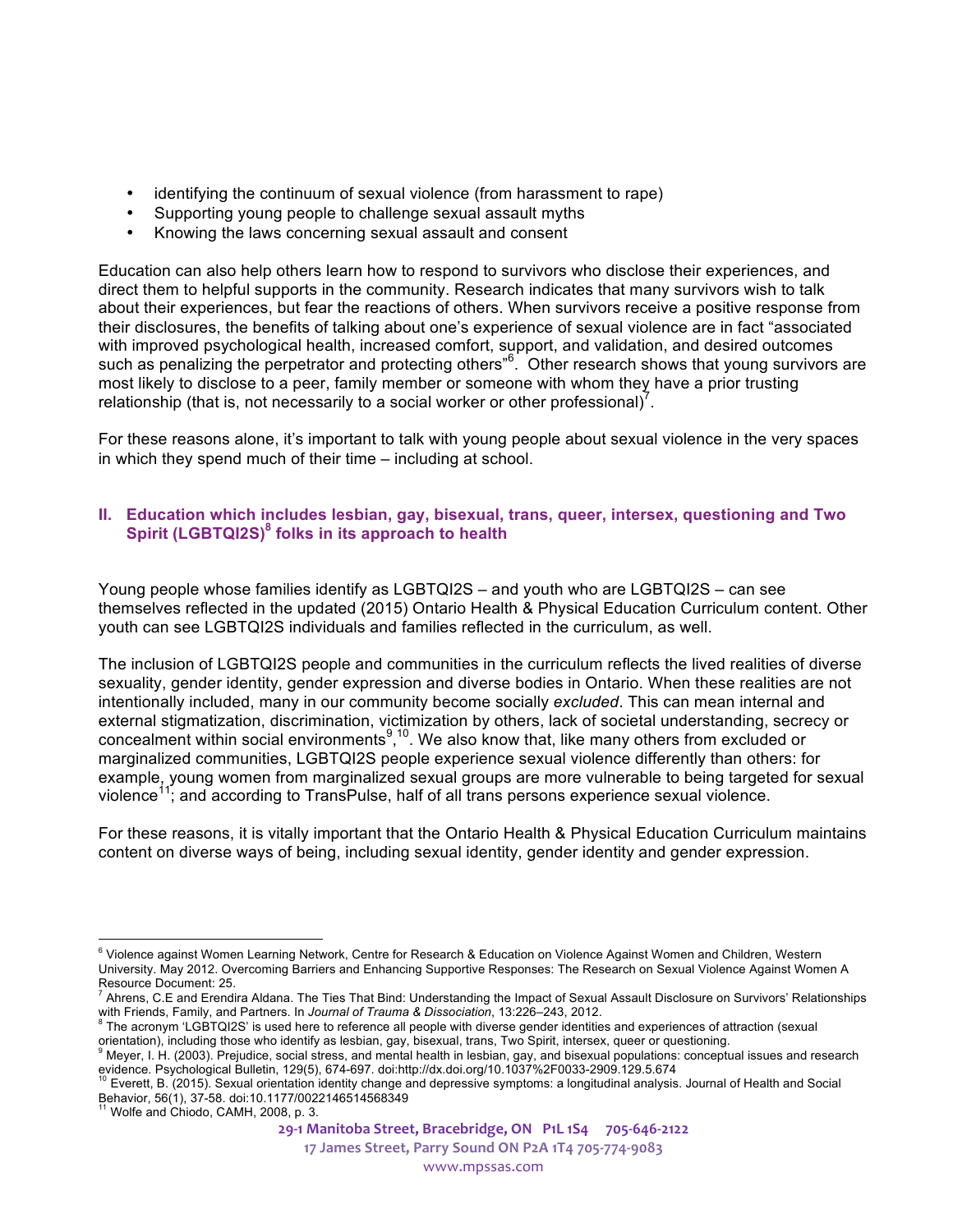#### **III. Education which fosters youth mental health by addressing the above two subjects.**

Research shows that people can experience significant distress and concerns for their safety as a result of cyber-sexual harassment, sexual harassment in the workplace and sexual assault, stalking, and trafficking for sexual exploitation<sup>12</sup>. Ontario's *It's Never Okay: An Action Plan to Stop Sexual Violence and Harassment* also recognizes this important correlation, noting that "health consequences of sexual assault extend to mental health consequences [which] can be severe and long-term, including anxiety and panic attacks, eating disorders, substance abuse, depression and other mental health problems<sup>13</sup>. For those from marginalized communities, the experience of sexual violence may further exasperate existing concerns connected to social exclusion, mental health and wellness<sup>14</sup>.

There is no disputing that sexual violence has profound impacts on the lives of survivors – however, those who have been victimized also show great resilience, self-awareness and strength. Moreover, appropriate supports and a respectful recognition of survivors' experiences can make a huge difference in their recovery<sup>15</sup>.

Education can have a significant role in this. It can support survivors of violence to name their experiences and normalize their reactions to violence, thus contributing to their wellness. Education on sexual violence, healthy relationships and consent can also help survivors realize that supportive resources exist, and connect them with counselling or health services in their local communities.

#### **What now?**

The updated curriculum provided improved information, skills, and strategies needed to keep our children and youth healthy and safe. From affirming gender diverse youth to recognizing signs of cyber abuse, it is essential that education in Ontario reflects the realities of the 21st century<sup>16</sup>.

But as of September, Ontario students will receive one of the most outdated curriculums in Canada compared to other provinces and territories — one which no longer includes these important subjects. Here's what you can do now:

- Share the information here with others you know<br>• Contact our MPP Norm Miller to let him know tha
- Contact our MPP Norm Miller to let him know that you wish to see the 2015 sex-ed curriculum maintained. Go to: https://wehaveyourbackontario.org/eaction/ now!

**17 James Street, Parry Sound ON P2A 1T4 705-774-9083** www.mpssas.com

<sup>1</sup> <sup>12</sup> Violence against Women Learning Network, Centre for Research & Education on Violence Against Women and Children, Western University. May 2012. Overcoming Barriers and Enhancing Supportive Responses: The Research on Sexual Violence Against Women A Resource Document: 18.

<sup>13</sup> Office of the Premier. March 8, 2015*. It's Never Okay: An Action Plan to Stop Sexual Violence and Harassment*. Online:

http://www.news.ontario.ca/opo/en/2015/03/concrete-measures-to-end-sexual-violence-and-harassment.html: 31.<br><sup>14</sup> For example, 28% of students report not knowing where to turn when they wanted to talk to someone about menta Hamilton, H., Adlaf, E., Henderson, J. and Mann, R. (2016). The Mental Health and Well-Being of Ontario Students, 1991-2015: Detailed OSDUHS findings (CAMH Research Document Series No. 43)). But in addition:

LGBTQ youth face approximately 14 times the risk of suicide and substance abuse than their cisgender and heterosexual peers Canadian Mental Health Association - Ontario. Lesbian, Gay, Bisexual, Trans & Queer identified People and Mental Health. Webpage: www.ontario.cmha.ca/mental-health/lesbian-gay-bisexual-trans-people-and-mental-health/)

<sup>•</sup> Indigenous youth die by suicide about 5 to 6 times more often than non-Indigenous youth (Centre for Addiction and Mental Health. Mental Illness and Addictions: Facts and Statistics. Webpage:

www.camh.ca/en/hospital/about\_camh/newsroom/for\_reporters/Pages/addictionmentalhealthstatistics.aspx.<br><sup>15</sup> Violence against Women Learning Network, Centre for Research & Education on Violence Against Women and Children, We University. May 2012. Overcoming Barriers and Enhancing Supportive Responses: The Research on Sexual Violence Against Women A Resource Document: 25.<br><sup>16</sup> This information thanks to: *We Have Your Back: Keep Kids Safe, Support Current and Inclusive Education. Online:* 

https://wehaveyourbackontario.org/